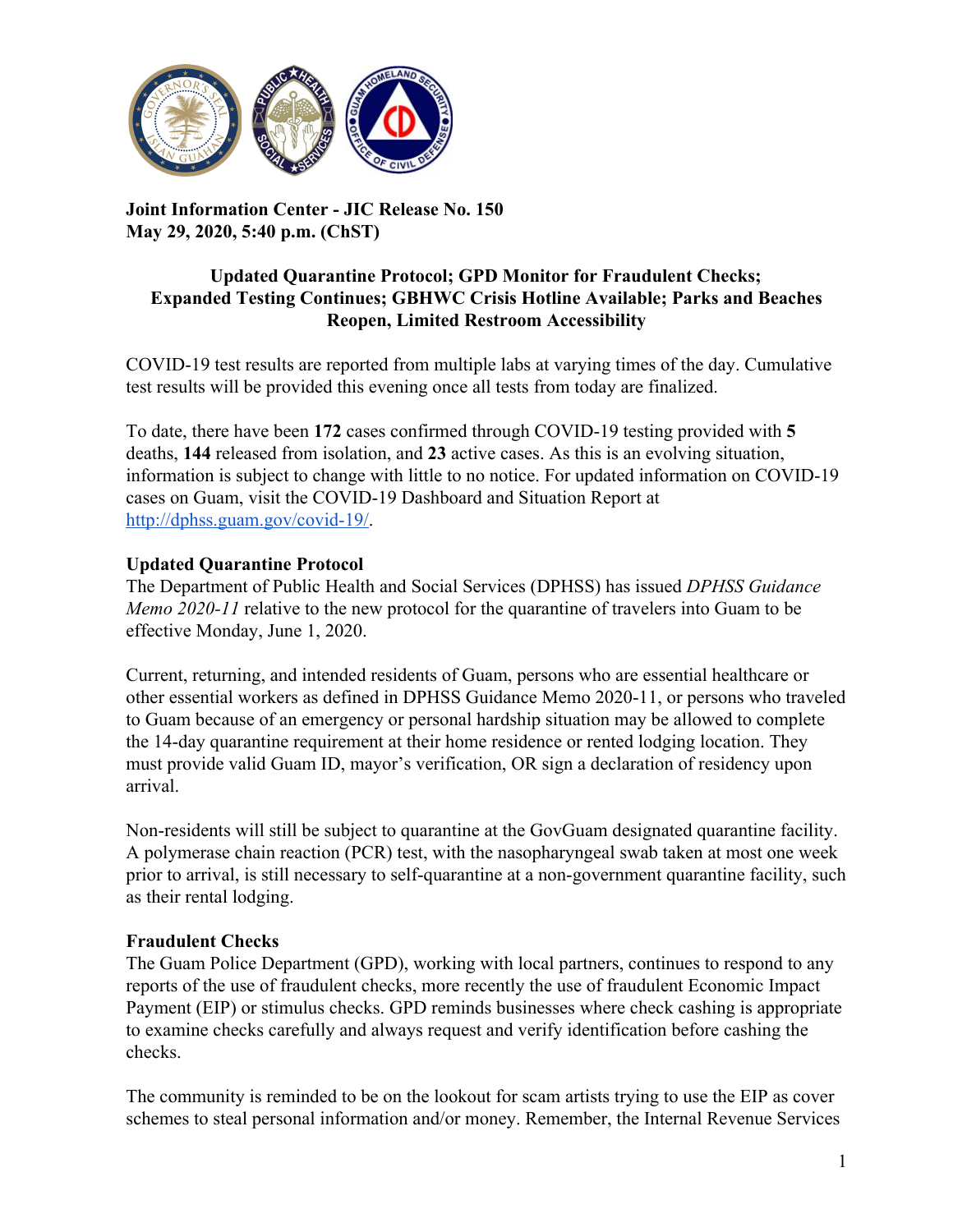(IRS) will not call, text you, email you or contact you on social media asking for personal or bank account information – even related to the economic impact payments. Also, watch out for emails with attachments or links claiming to have special information about economic impact payments or refunds.

# **Expanded COVID-19 Testing Continues**

DPHSS, in collaboration with the Government of Guam (GovGuam), private, and federal agencies continue expanded COVID-19 testing next week. Please bring an I.D., if one is available. The expanded testing schedule follows:

## COVID-19 Drive-Through Testing:

- Wednesday, June 3, 2020, 9 a.m.  $-12$  p.m. at the Yigo Gym ○ Free and open to Yigo residents
- Friday, June 5, 2020, 9 a.m.  $-12$  p.m. at the Sinajana Mayor's office ○ Free and open to Sinajana residents
- Tuesday, June 9, 2020, 9 a.m. 12 p.m. at the DPHSS Southern Regional Community Health Center parking lot, Inarajan
	- Free and open to Inarajan residents
- Wednesday, June 10, 2020, 9 a.m. -12 p.m. at the Mongmong-Toto-Maite Community Center, Aragon St., across Toto church
	- Free and open to Mongmong-Toto-Maite residents
- Thursday, June 11, 2020, 9 a.m. 12 p.m. at the Merizo Senior Center ○ Free and open to Merizo residents
- Tuesday, June 16, 2020, 9 a.m. 12 p.m. at the Piti Mayor's Office ○ Free and open to Piti residents
- Wednesday, June 17, 2020, 9 a.m. 12 p.m. at the Santa Rita Senior Center ○ Free and open to Santa Rita residents
- Thursday, June 18, 2020, 9 a.m. 12 p.m. at the St. Anthony Church grounds, Tamuning
	- Free and open to Tamuning and Tumon residents

## COVID-19 Walk-In Testing:

• Thursday, June 4, 2020, 9 a.m. - 12 p.m. at the GHURA Public Housing, Dededo ○ Free and open to GHURA elderly and public housing residents in Dededo

If you are experiencing symptoms consistent with COVID-19, please call your health care provider. If a patient does not have a regular health care provider, they can call any of the Community Health Centers or the DPHSS Medical Triage Hotline Phone Numbers listed below to report symptoms and obtain guidance from clinicians, or call 311 and dial option number 1.

- $\bullet$  (671) 480-7859
- $\bullet$  (671) 480-6760/3
- $\bullet$  (671) 480-7883
- $\bullet$  (671) 687-6170 (ADA Dedicated Number)